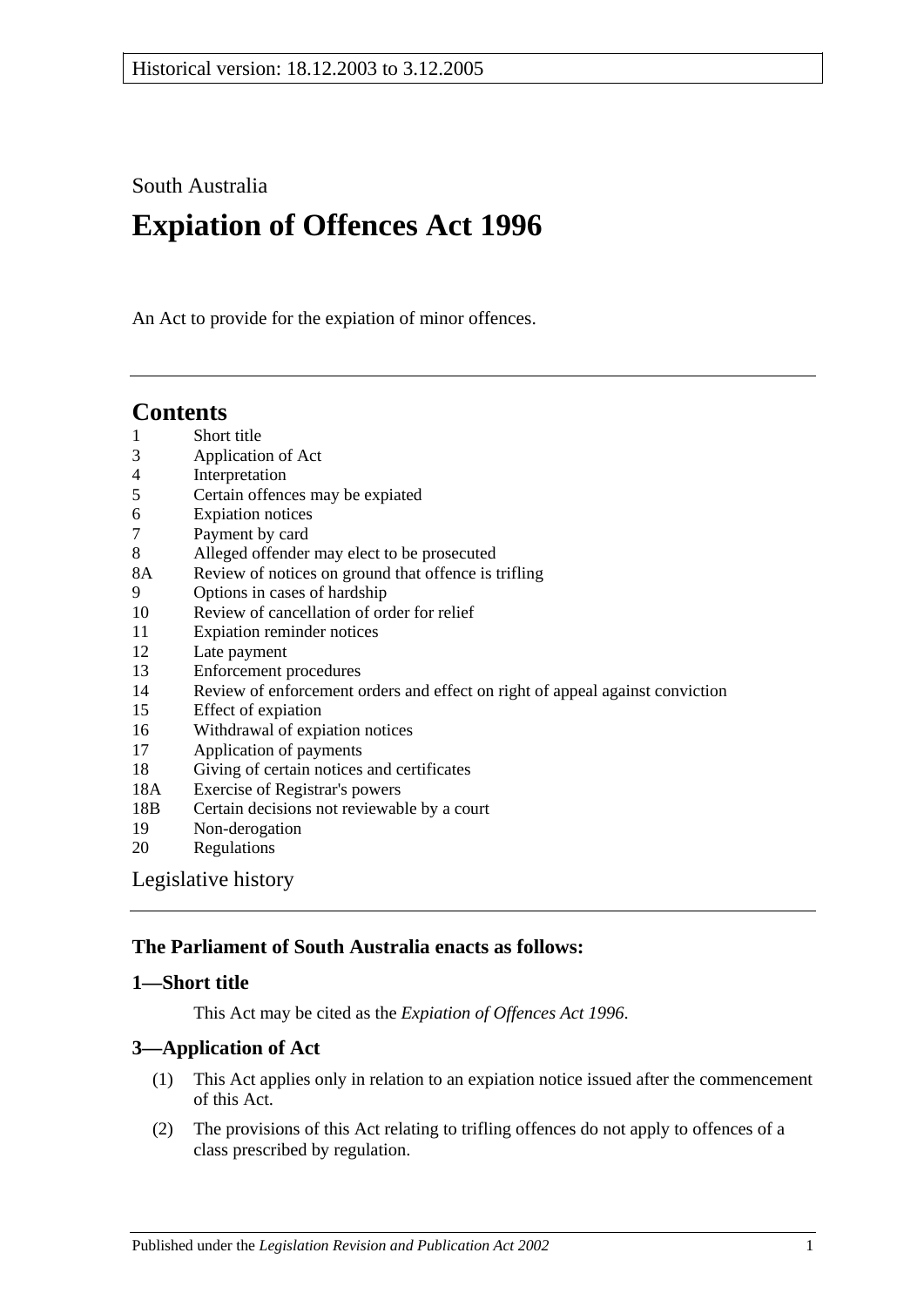### <span id="page-1-0"></span>**4—Interpretation**

(1) In this Act, unless the contrary intention appears—

*child*, in relation to an offence, means a person who was under the age of 16 years at the time the offence is alleged to have been committed;

*council* means a council established under the *[Local Government Act](http://www.legislation.sa.gov.au/index.aspx?action=legref&type=act&legtitle=Local%20Government%20Act%201934) 1934* and includes a controlling authority established under that Act;

#### *Court* means—

- (a) in relation to an expiation notice issued to a person who was under the age of 18 years at the time of the alleged offence—the Youth Court;
- (b) in relation to any other expiation notice—the Magistrates Court;

*expiation period* means the period specified in an expiation notice for payment of the expiation fee;

#### *issuing authority* means—

- (a) if an expiation notice is given by a member of the police force—the Commissioner of Police;
- (b) in any other case—the Minister, statutory authority or council on whose behalf an expiation notice is given;

*the Manager, Penalty Management* means the person holding or acting in the office of Manager, Penalty Management under the *[Magistrates Court Act](http://www.legislation.sa.gov.au/index.aspx?action=legref&type=act&legtitle=Magistrates%20Court%20Act%201991) 1991*;

#### *Registrar* means—

- (a) in relation to an expiation notice issued to a person who was under the age of 18 years at the time of the alleged offence—Registrar of the Youth Court;
- (b) in relation to any other expiation notice—Registrar as defined in the *[Magistrates Court Act](http://www.legislation.sa.gov.au/index.aspx?action=legref&type=act&legtitle=Magistrates%20Court%20Act%201991) 1991*.
- (2) An alleged offence will, for the purposes of this Act, be regarded as trifling if, and only if, the circumstances surrounding the commission of the offence were such that the alleged offender ought to be excused from being given an expiation notice on the ground that—
	- (a) there were compelling humanitarian or safety reasons for the conduct that allegedly constituted the offence; or
	- (b) the alleged offender could not, in all the circumstances, reasonably have averted committing the offence; or
	- (c) the conduct allegedly constituting the offence was merely a technical, trivial or petty instance of a breach of the relevant enactment.

### <span id="page-1-2"></span><span id="page-1-1"></span>**5—Certain offences may be expiated**

(1) If an expiation fee is fixed by or under an Act, regulation or by-law in respect of an offence, an expiation notice may be given under this Act to a person alleged to have committed the offence and the alleged offence may accordingly be expiated in accordance with this Act.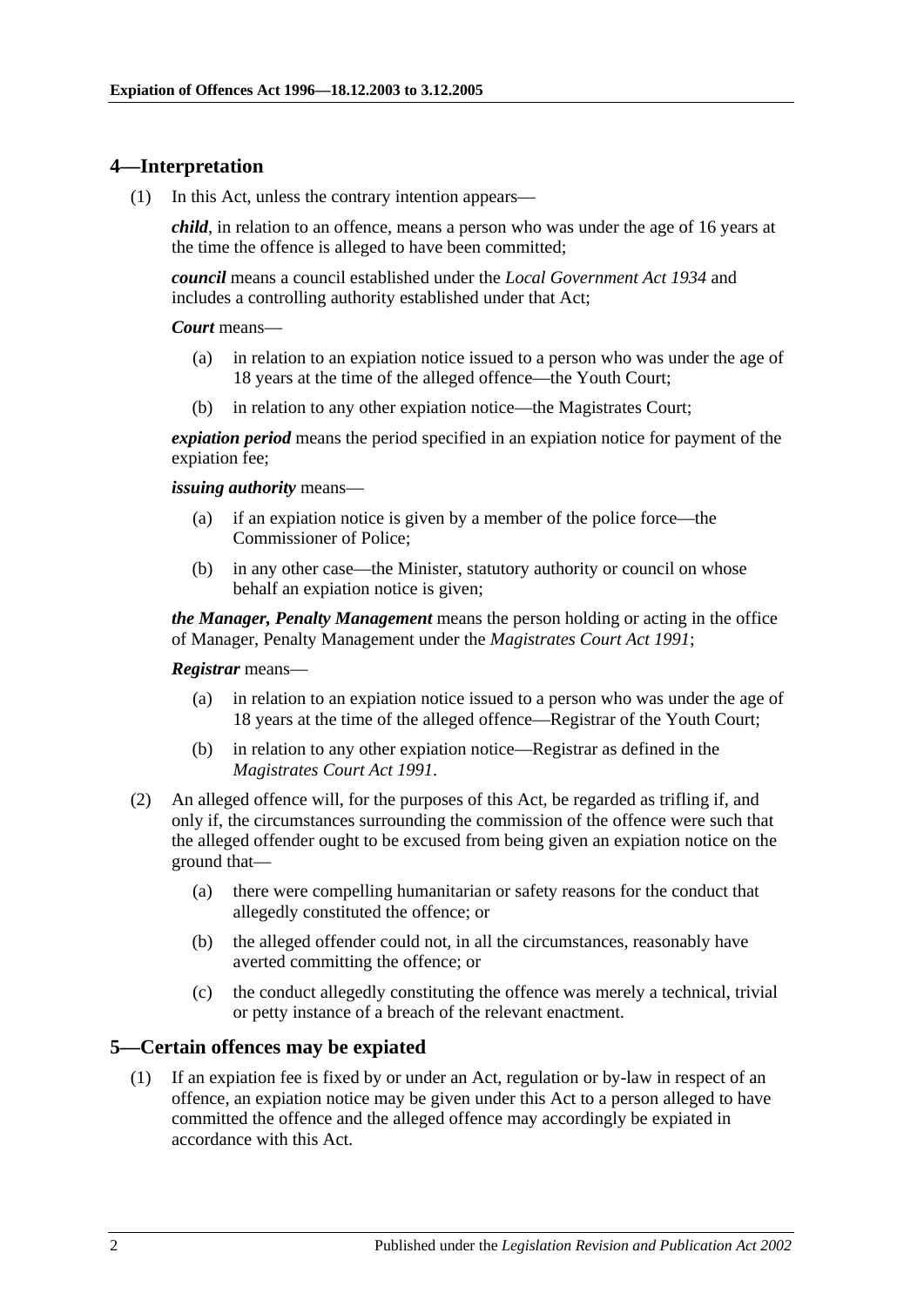**Note—**

The *[Criminal Injuries Compensation Act](http://www.legislation.sa.gov.au/index.aspx?action=legref&type=act&legtitle=Criminal%20Injuries%20Compensation%20Act%201978) 1978* section 13(5) provides that an offence is not expiated until the levy imposed by that Act is paid.

- (2) [Subsection](#page-1-2) (1) applies in relation to offences committed before or after the commencement of this Act.
- <span id="page-2-2"></span>(3) Subject to [subsection](#page-2-1) (4), a power under an Act to impose a penalty for the contravention of a regulation or by-law will be taken to include the power—
	- (a) to provide that an alleged offence against the regulation or by-law may be expiated in accordance with this Act; and
	- (b) to fix for that purpose an expiation fee not exceeding—
		- (i) if the maximum fine prescribed for the offence is expressed as a divisional fine—a divisional expiation fee of the same division; or
		- (ii) in any other case—
			- (A) \$315; or
			- (B) 25% of the maximum fine prescribed for the offence,

whichever is the lesser.

- <span id="page-2-1"></span>(4) An offence against a regulation or by-law that is an offence involving violence is not and cannot be, despite [subsection](#page-2-2) (3) or the provisions of any other Act, an expiable offence.
- **Notes—**
- Various other Acts (eg the *[Controlled Substances Act](http://www.legislation.sa.gov.au/index.aspx?action=legref&type=act&legtitle=Controlled%20Substances%20Act%201984) 1984*) provide that certain offences may be expiated in accordance with this Act.
- Section 28A of the *[Acts Interpretation Act](http://www.legislation.sa.gov.au/index.aspx?action=legref&type=act&legtitle=Acts%20Interpretation%20Act%201915) 1915* sets out a scale of divisional expiation fees for use when an expiation fee is expressed as a divisional fee (ie not in dollars).

#### <span id="page-2-0"></span>**6—Expiation notices**

- (1) An expiation notice—
	- (a) may relate to up to 3 alleged offences arising out of the same incident (ie if they are committed contemporaneously, or in succession, one following immediately upon another); and
	- (b) must be in the prescribed form; and
	- (c) must specify that the expiation fee is to be paid within 28 days from (and including) the date of the notice; and
	- (d) must specify to whom the expiation fee is payable; and
	- (e) cannot be given after the expiry of the period of 6 months from the date on which the offence was, or offences were, alleged to have been committed; and
	- (f) cannot be given to a person if a prosecution has been commenced against the person for the alleged offence or offences; and
	- (g) cannot (except where some other Act provides otherwise) be given to a child; and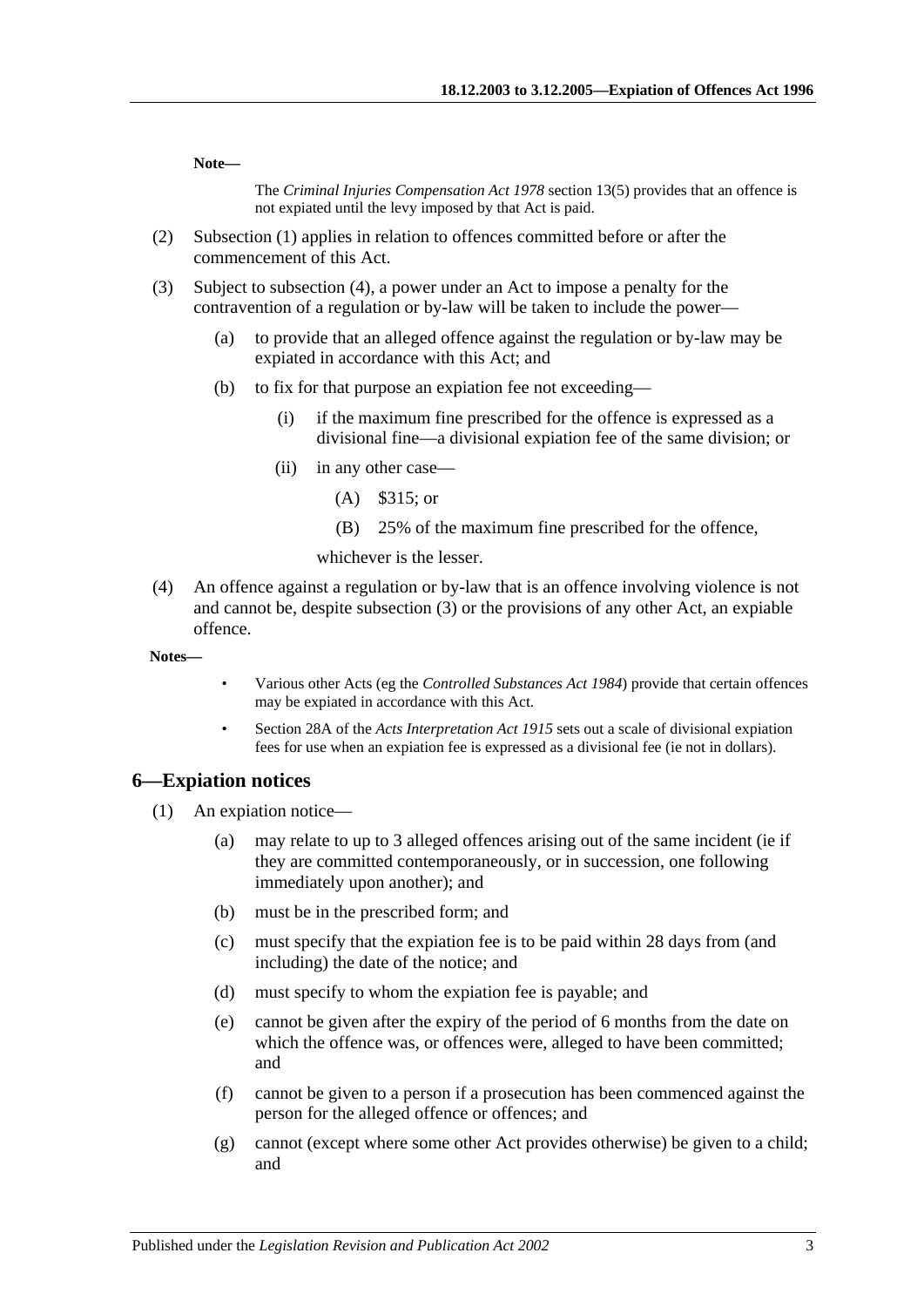- (h) cannot, if the regulations or some other Act so provides in relation to a particular offence, be given to a person under the age of 18 years; and
- (ha) should not be issued in respect of a trifling offence; and
- (i) if a vehicle is involved in the commission of the alleged offence or offences and is found unattended—may be addressed to the owner or driver of the vehicle without naming or otherwise identifying him or her; and
- (j) may be given—
	- (i) personally or by service on an employee or agent of the alleged offender; or
	- (ii) by post addressed to the alleged offender's last known place of business or residence; or
	- (iii) if a vehicle is involved in the commission of the alleged offence or offences and is found unattended—by affixing or placing the notice on that vehicle; and
- (k) must be accompanied by a notice in the prescribed form by which the alleged offender may elect to be prosecuted for the offence or any of the offences to which the expiation notice relates.
- **Note—**

Certain other Acts (eg the *[Local Government Act](http://www.legislation.sa.gov.au/index.aspx?action=legref&type=act&legtitle=Local%20Government%20Act%201934) 1934* section 789D and the *[Road Traffic](http://www.legislation.sa.gov.au/index.aspx?action=legref&type=act&legtitle=Road%20Traffic%20Act%201961)  Act [1961](http://www.legislation.sa.gov.au/index.aspx?action=legref&type=act&legtitle=Road%20Traffic%20Act%201961)* section 174A) require that an expiation notice given to the registered owner of a motor vehicle must be accompanied by a notice relating to the question of whether the owner was the driver at the time of the alleged offence.

(2) If an expiation notice is served on an employee or agent of the alleged offender, the employee or agent must, as soon as is reasonably practicable after receiving the notice, give the notice to his or her employer or principal.

Maximum penalty: \$50.

- (3) An expiation notice may only be given by—
	- (a) a member of the police force; or
	- (b) a person who is authorised in writing by—
		- (i) the Minister responsible for the administration of the Act against which the offence is alleged to have been committed; or
		- (ii) the statutory authority or council responsible for the enforcement of the provision against which the offence is alleged to have been committed,

to give expiation notices for the alleged offence; or

- (c) a person who is authorised to give expiation notices for the alleged offence by or under the Act against which the offence is alleged to have been committed.
- (4) If an officer or employee of a council is authorised by or under an Act to exercise powers as an inspector (or other authorised person) for the purposes of the enforcement of a provision of that Act, the officer or employee—
	- (a) is authorised to give an expiation notice for an alleged offence against that provision; and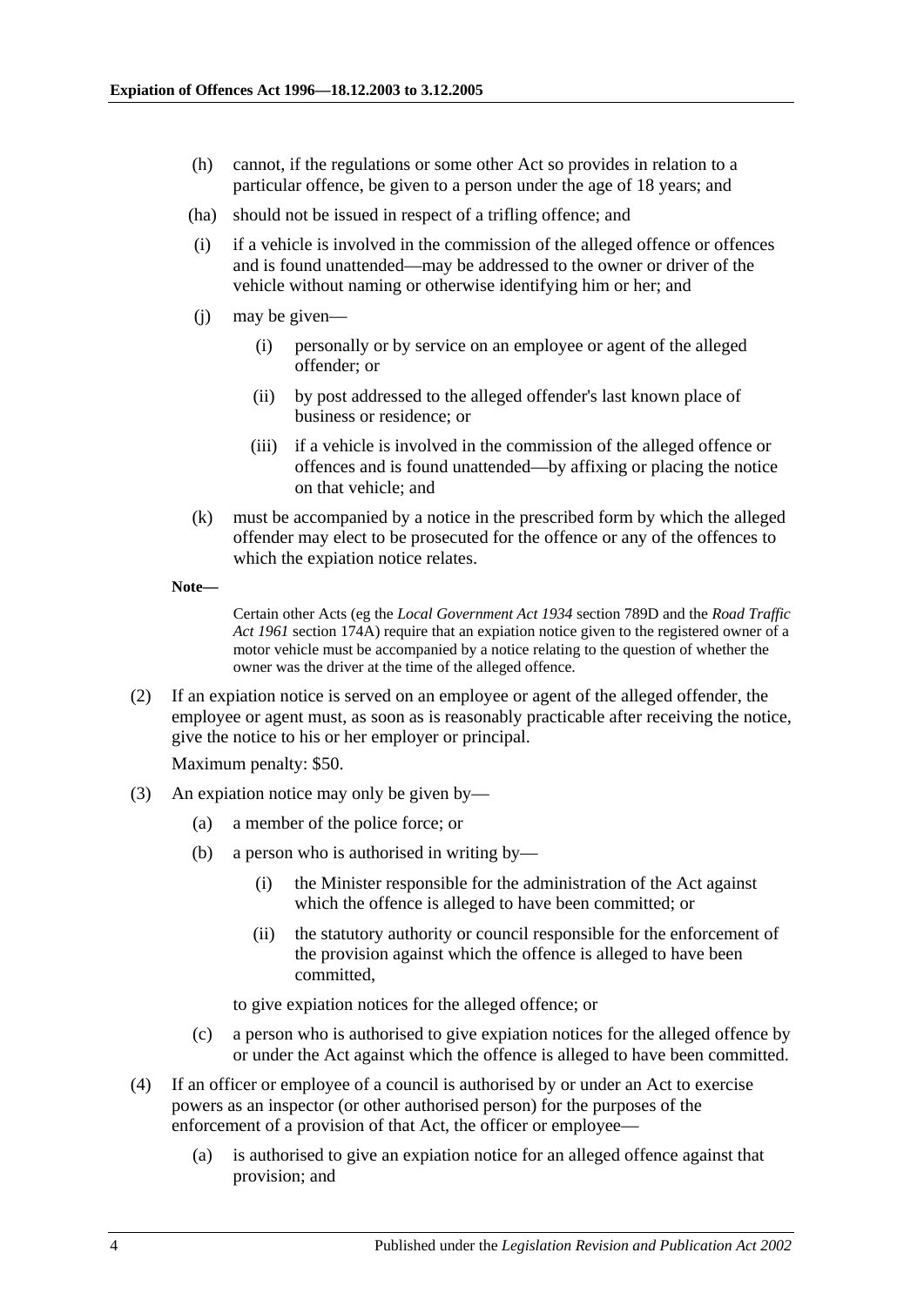- (b) in giving such a notice, will be taken to be doing so on behalf of the council.
- <span id="page-4-4"></span>(5) Subject to [subsection](#page-4-3) (6), if an expiation notice is given to an alleged offender, no further expiation notice can be given to that person in respect of any other alleged expiable offence arising out of the same incident.
- <span id="page-4-3"></span>(6) If the expiation notice already given to the alleged offender relates to an offence, or offences, against the *[Road Traffic Act](http://www.legislation.sa.gov.au/index.aspx?action=legref&type=act&legtitle=Road%20Traffic%20Act%201961) 1961* or the *[Motor Vehicles Act](http://www.legislation.sa.gov.au/index.aspx?action=legref&type=act&legtitle=Motor%20Vehicles%20Act%201959) 1959*, a further expiation notice may be given to him or her in respect of an alleged offence against section 74, 75A, 81, 81A or 81AB of the *[Motor Vehicles Act](http://www.legislation.sa.gov.au/index.aspx?action=legref&type=act&legtitle=Motor%20Vehicles%20Act%201959) 1959*.

### <span id="page-4-0"></span>**7—Payment by card**

Any amount payable under an expiation notice may be paid by using a credit card, charge card or debit card, if facilities for their use are available at the place at which the payment is to be made.

### <span id="page-4-1"></span>**8—Alleged offender may elect to be prosecuted**

- (1) An alleged offender may, by notice in the prescribed form given personally or by post to the issuing authority, elect to be prosecuted for the offence or any of the offences to which the expiation notice relates.
- (2) An election to be prosecuted for an offence cannot be made after—
	- (a) if the alleged offender is granted an order for relief under [section](#page-5-0) 9—the granting of the order;
	- (b) in any other case—the making of an enforcement order under [section](#page-7-1) 13 in respect of the offence.
- (3) If an election is made under this section, the expiation notice will be taken to have been withdrawn in respect of the offence to which the election relates.

### <span id="page-4-2"></span>**8A—Review of notices on ground that offence is trifling**

- (1) A person who has been given an expiation notice issued after the commencement of this section may apply to the issuing authority for a review of the notice on the ground that an offence to which the notice relates is trifling.
- (2) The issuing authority is not obliged to conduct an inquiry on the application but may require the applicant to provide further information.
- (3) An issuing authority may require information contained in, or supporting, an application for review to be verified by statutory declaration.
- (4) An application made under this section must be determined by the issuing authority before it can issue a certificate for an enforcement order in respect of the offence to which the application relates.
- (5) If the issuing authority is satisfied that the offence is trifling, the authority must, by notice in writing given personally or by post to the alleged offender, withdraw the notice in respect of that offence.
- (6) However, an expiation notice cannot be withdrawn under this section in respect of an offence if—
	- (a) any amount due under the notice in respect of that offence has been paid; or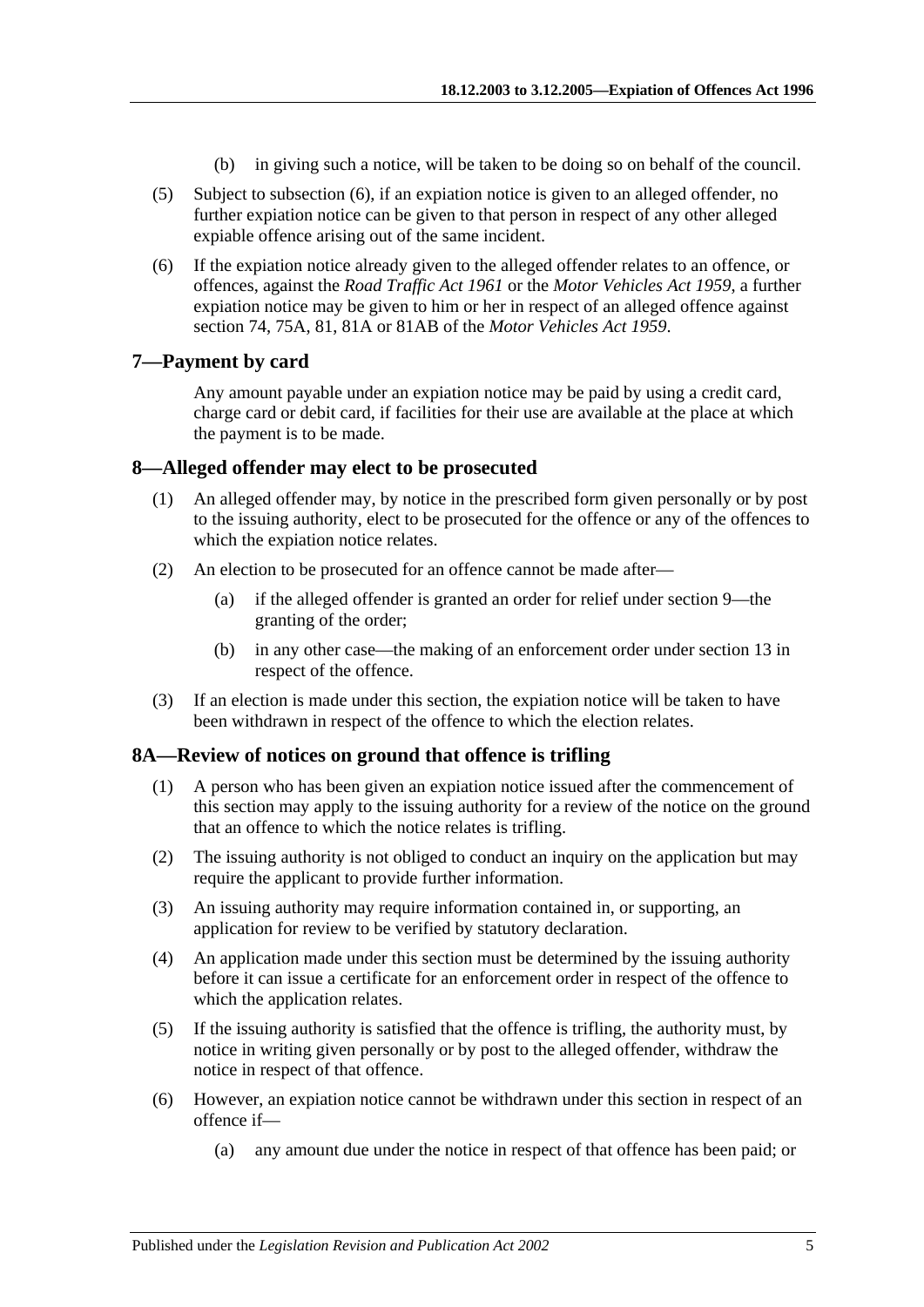- (b) an application for relief has been made under this Act in respect of the notice; or
- (c) a certificate for an enforcement order has been issued by the authority in respect of the offence.
- (7) If an expiation notice is withdrawn under this section in respect of an offence, no further expiation notice may be issued in respect of that offence.

### <span id="page-5-0"></span>**9—Options in cases of hardship**

- (1) A person who has been given an expiation notice may apply to a Registrar for relief under this section.
- (2) An application under this section must be in the form approved by the Minister and the information it contains must be verified by statutory declaration.
- (3) The Registrar is not obliged to conduct an inquiry on the application, but may require the applicant to provide further information or records.
- (4) If the Registrar is satisfied that the applicant or his or her dependants would suffer hardship if the expiation fee under the notice were to be paid in full, the Registrar may make an order permitting the applicant—
	- (a) to pay the fee to the Registrar in instalments; or
	- (b) an extension of time (not exceeding 6 months) within which to pay the fee.
- (5) For the purposes of making an order under this section, the Registrar may aggregate the fees under any number of expiation notices given to the alleged offender, whether by the same issuing authority or not.
- (6) The Registrar—
	- (a) cannot make an order for relief if an enforcement order has been made under this Act in respect of the expiation notice; and
	- (b) cannot make an order for payment by instalments if the amount of the expiation fee (or the total amount of fees when aggregated) is less than \$50; and
	- (c) should not grant an extension of time to pay if the alleged offender is, without the offender or his or her dependants suffering hardship, able to pay the due amount in instalments of a reasonable amount.
- (9) The Registrar must, on making a decision on an application for relief—
	- (a) give the applicant, personally or by post, written notice of the decision; and
	- (b) if an order for relief is made, give written notice of the order to the relevant issuing authority.
- (10) A decision of a Registrar made on an application for relief is not subject to appeal.
- (11) An order under this section remains in force until discharged or cancelled, despite the fact that the time for commencement of a prosecution for the offence or offences to which the order relates has expired.
- (12) If a person contravenes or fails to comply with an order under this section, a Registrar may, by notice in writing given personally or by post to that person, cancel the order.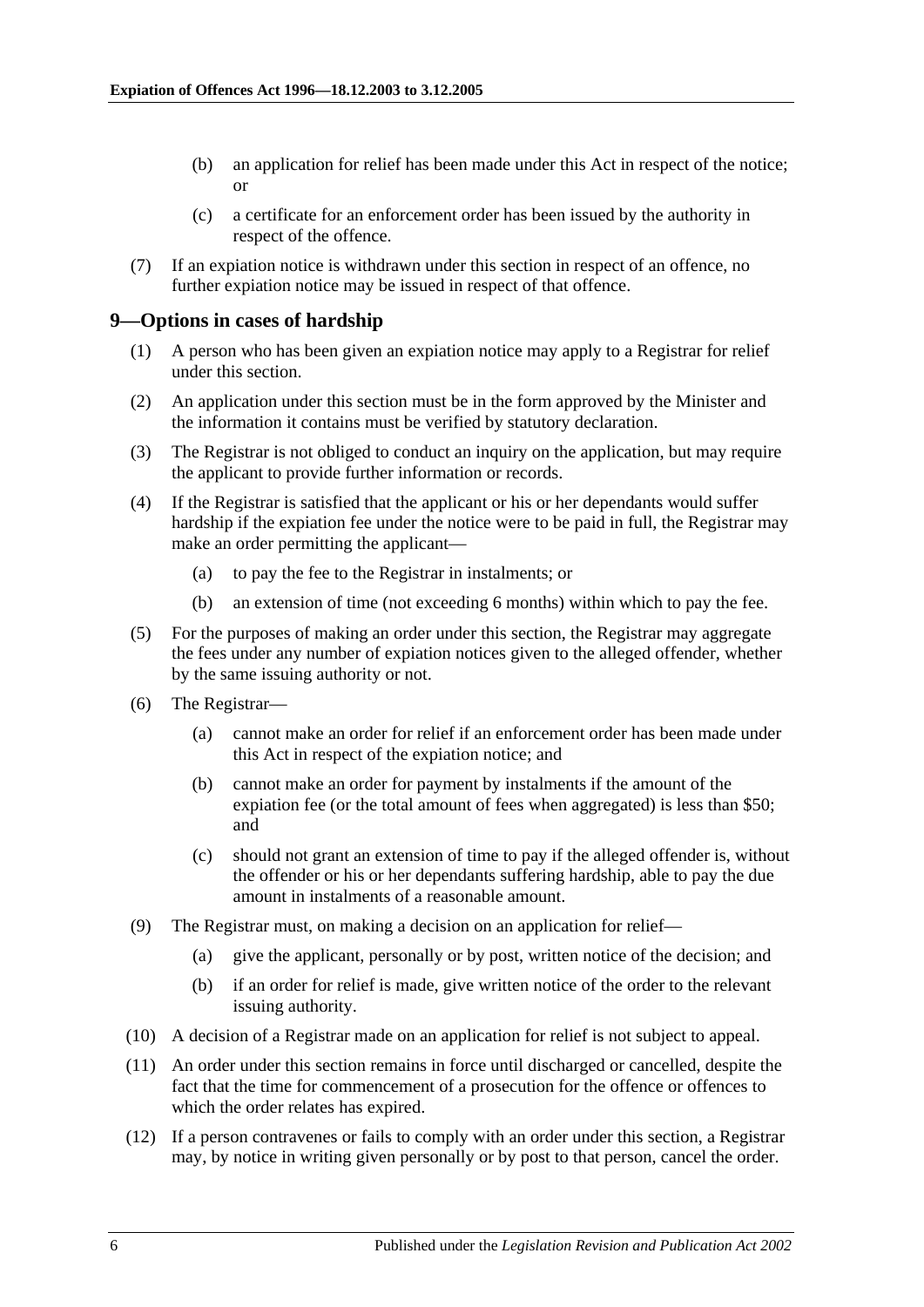- (13) If an order for payment of an amount in instalments is cancelled, the whole of the balance of the amount becomes liable to enforcement action under this Act.
- (14) The Registrar must give written notice of the cancellation to the relevant issuing authority.
- (15) If a person complies with an order for payment in instalments, or pays to a Registrar at any time the amount then outstanding, the order is discharged and the offence, or offences, to which it related will be taken to be expiated.

**Note—**

The *[Criminal Injuries Compensation Act](http://www.legislation.sa.gov.au/index.aspx?action=legref&type=act&legtitle=Criminal%20Injuries%20Compensation%20Act%201978) 1978* section 13(5) provides that an offence is not expiated until the levy imposed by that Act is paid.

(17) A Registrar must give written notice of the discharge of an order under this section to the relevant issuing authority.

### <span id="page-6-0"></span>**10—Review of cancellation of order for relief**

- (1) A decision of the Registrar to cancel an order for relief is not subject to appeal, but the person the subject of the order may apply to the Court for a review of the decision within 30 days of being given notice of the cancellation.
- (2) The Court may entertain an application made out of time if it thinks that good reason exists for doing so.
- (3) The Court is not obliged to conduct an inquiry on the application, but may require the applicant to provide further information or records.
- (4) The Court, after reviewing the decision of the Registrar, may—
	- (a) confirm the decision;
	- (b) revoke the decision;
	- (c) make any ancillary order.
- (5) A decision of the Court made on a review is not subject to appeal.

### <span id="page-6-1"></span>**11—Expiation reminder notices**

(1) If, by the end of the expiation period, an alleged offender has neither paid the expiation fee nor been granted relief under this Act, the issuing authority must, before it takes any action under this Act to enforce the expiation notice, send an expiation reminder notice, in the prescribed form, to the alleged offender by post.

**Note—**

Certain other Acts and regulations (eg the *[Local Government Act](http://www.legislation.sa.gov.au/index.aspx?action=legref&type=act&legtitle=Local%20Government%20Act%201934) 1934* section 789D and the *[Road Traffic Act](http://www.legislation.sa.gov.au/index.aspx?action=legref&type=act&legtitle=Road%20Traffic%20Act%201961) 1961* section 174A) require that the expiation reminder notice sent to the registered owner of a motor vehicle must be accompanied by a notice relating to the question of whether the owner was the driver at the time of the alleged offence.

- (2) No enforcement action can be taken under this Act in respect of an expiation notice until 14 clear days have elapsed from the date of the reminder notice.
- (3) If a reminder notice is given to an alleged offender, the prescribed reminder notice fee will be added to the unpaid expiation fee and, for the purposes of this Act, forms part of that fee.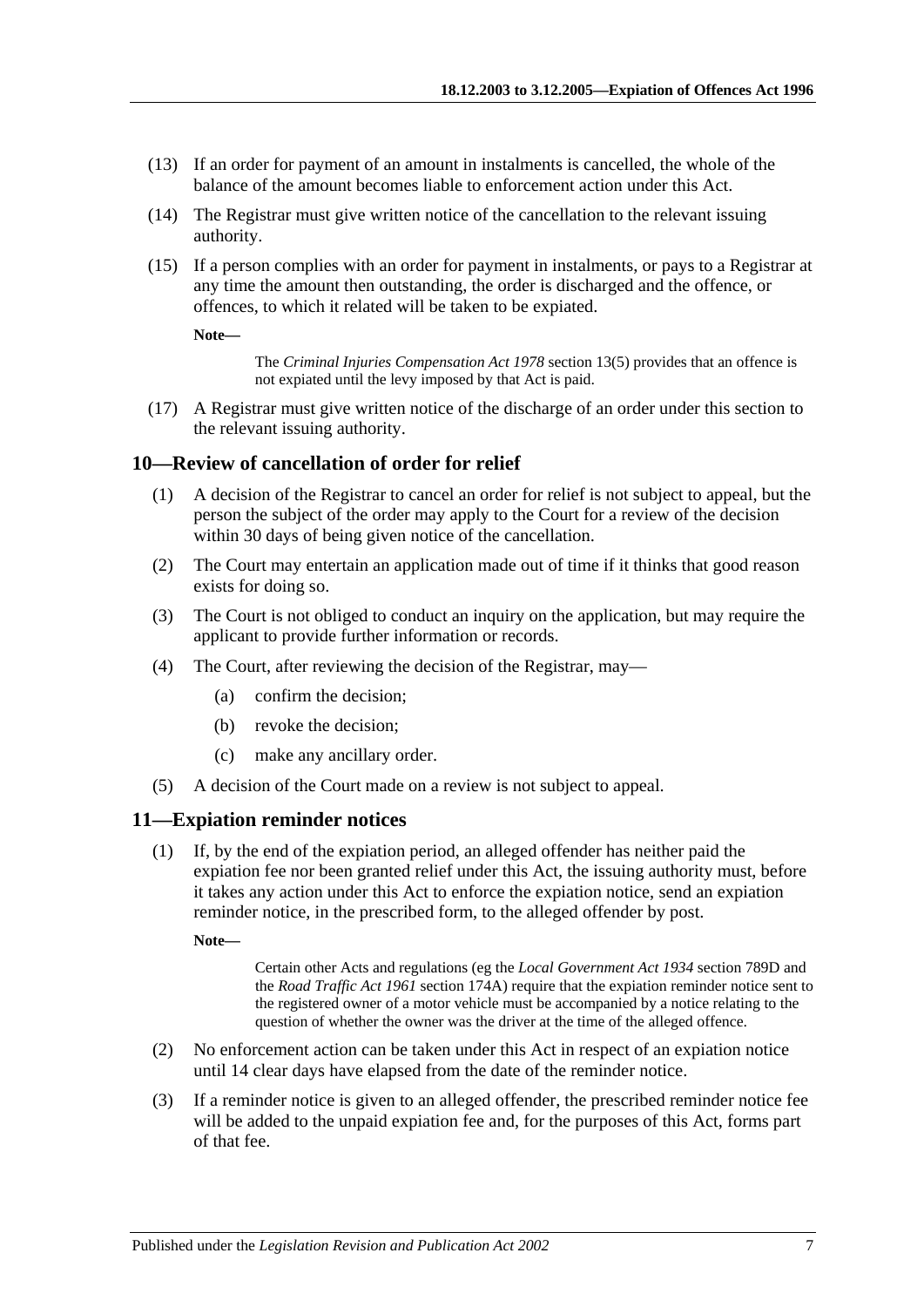- (4) The prescribed reminder notice fee may consist of two components—
	- (a) one being a prescribed amount payable in every case; and
	- (b) the other being an amount attributable to costs and expenses of a prescribed class (if any) incurred in relation to the matter.

#### <span id="page-7-0"></span>**12—Late payment**

The issuing authority may accept late payment of an expiation fee (together with the levy under the *[Victims of Crime Act](http://www.legislation.sa.gov.au/index.aspx?action=legref&type=act&legtitle=Victims%20of%20Crime%20Act%202001) 2001* or a corresponding previous law) at any time before an enforcement order is made under this Act.

### <span id="page-7-3"></span><span id="page-7-1"></span>**13—Enforcement procedures**

- (1) An expiation notice may be enforced against the alleged offender by the issuing authority by sending to the Registrar a certificate that contains the prescribed particulars relating to—
	- (a) the alleged offender; and
	- (b) the offence or offences that remain unexpiated; and
	- (c) the amount payable under the notice; and
	- (d) compliance by the authority with the requirements of this Act and any other Act.
- <span id="page-7-4"></span>(2) Subject to [subsection](#page-7-2) (3), a Registrar may make an order against a person for enforcement of an expiation notice if the Registrar—
	- (a) has received a certificate under [subsection](#page-7-3) (1); or
	- (b) has cancelled an order for relief.
- <span id="page-7-5"></span><span id="page-7-2"></span>(3) The Registrar
	- (a) cannot make an order pursuant to [subsection](#page-7-4)  $(2)(a)$  if the time for commencement of a prosecution against the person for the unexpiated offence or offences has expired; but
	- (b) may make an order pursuant to [subsection](#page-7-5) (2)(b) despite the fact that the time for commencement of a prosecution against the person for the unexpiated offence or offences has expired, provided that the enforcement order is made—
		- (i) within 30 days of the cancellation; or
		- (ii) if an application for review of the cancellation has been lodged—within 30 days of the application being dismissed or withdrawn.
- (4) A Registrar is not required to conduct a hearing for the purposes of making an enforcement order.
- (5) The costs of making an enforcement order will be included in the order.
- (6) On an enforcement order being made—
	- (a) the alleged offender will be taken to have been convicted by the Court on that day of the offence or offences to which the order relates; and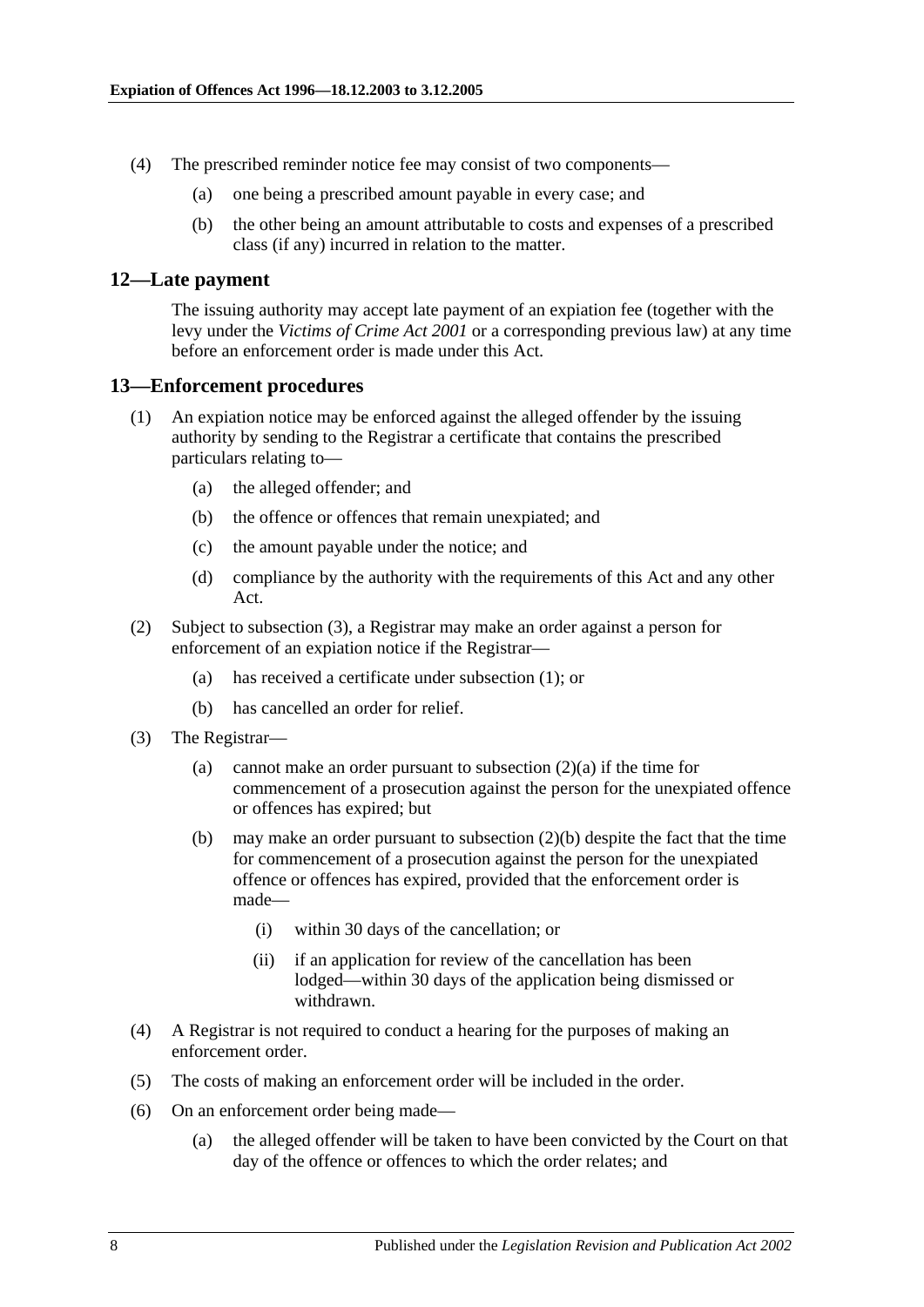- (b) the order will be taken to be an order of the Court imposing a fine of an amount equivalent to the unpaid expiation fee and is enforceable under the *[Criminal Law \(Sentencing\) Act](http://www.legislation.sa.gov.au/index.aspx?action=legref&type=act&legtitle=Criminal%20Law%20(Sentencing)%20Act%201988) 1988* accordingly; and
- (ba) if anything seized under an Act in connection with the alleged offence would be liable to forfeiture in the event of a conviction, that thing is forfeited to the Crown, subject to an order to the contrary made by the court conducting a review of the enforcement order or hearing an appeal against the conviction; and
- (c) the Registrar must cause a copy of the order to be given personally or by post to the alleged offender.

### <span id="page-8-0"></span>**14—Review of enforcement orders and effect on right of appeal against conviction**

- (1) Subject to this section, the person liable under an enforcement order may apply to the Court for a review of the order within 30 days of being given notice of the order.
- (2) The Court may entertain an application made out of time if it thinks good reason exists for doing so.
- <span id="page-8-3"></span><span id="page-8-2"></span><span id="page-8-1"></span>(3) An application can only be made on the ground that—
	- (a) the expiation notice should not have been given to the applicant in the first instance; or
	- (b) the procedural requirements of this Act or any other Act were not complied with; or
	- (c) the applicant failed to receive a notice required by this Act or any other Act; or
	- (ca) the issuing authority failed to receive—
		- (i) a notice sent to the authority by the applicant electing to be prosecuted for the offence; or
		- (ii) a statutory declaration or other document sent to the authority by the applicant in accordance with a notice required by law to accompany the expiation notice or expiation reminder notice; or
	- (d) the applicant has expiated the offence, or offences, under the notice; or
	- (e) the amount shown as due under the order has not taken into account the payment of an instalment.
- (4) The Court, after conducting a review of an enforcement order, may—
	- (a) confirm the order;
	- (b) vary or revoke the order;
	- (c) make any ancillary order.
- (5) If the Court revokes an enforcement order, any subsequent order made under Division 3 of Part 9 of the *[Criminal Law \(Sentencing\) Act](http://www.legislation.sa.gov.au/index.aspx?action=legref&type=act&legtitle=Criminal%20Law%20(Sentencing)%20Act%201988) 1988* will be taken to have been revoked.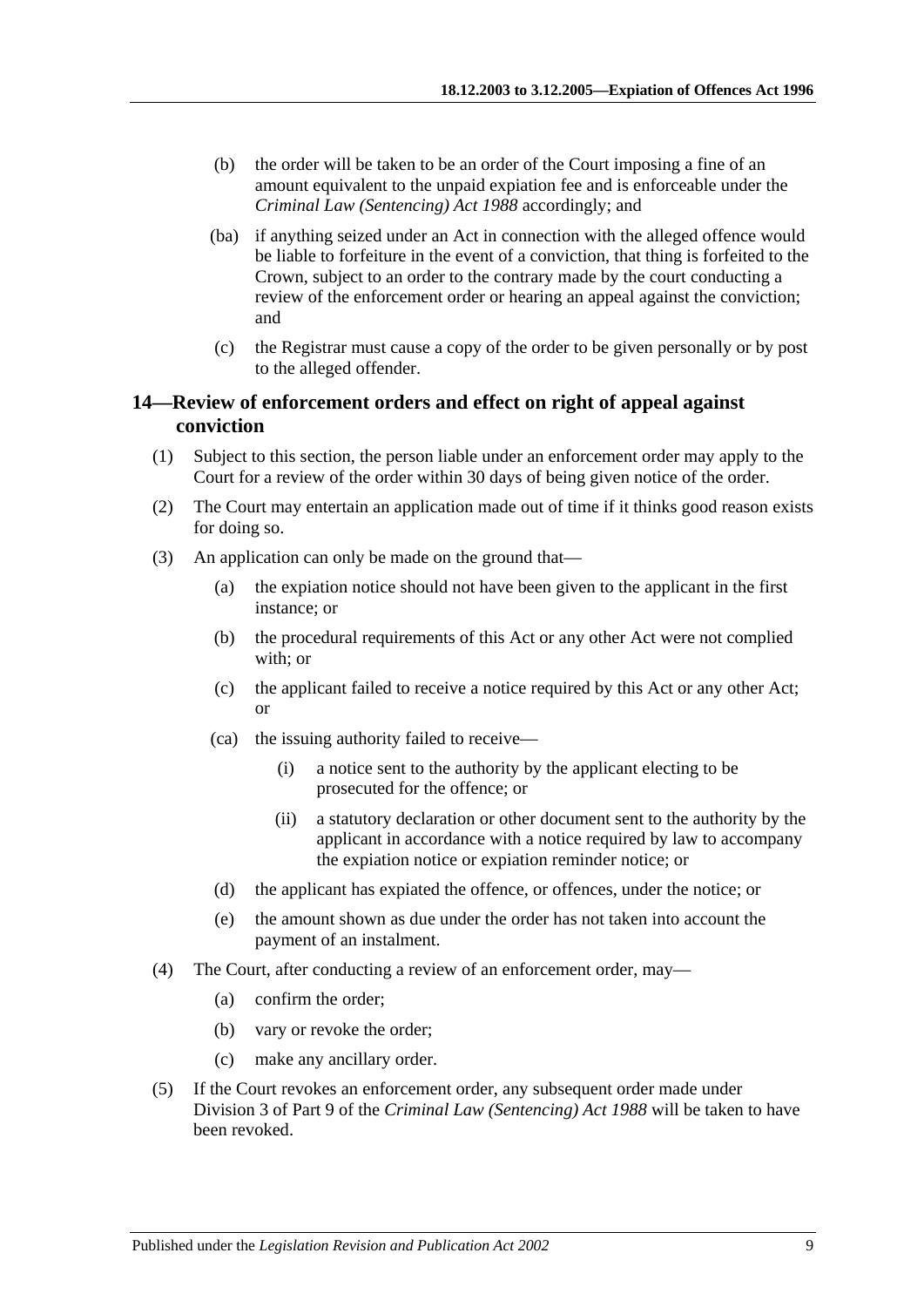- (5a) Despite any other provision of this Act, if the Court revokes an enforcement order on a ground referred to in [subsection](#page-8-1)  $(3)(b)$ , [\(c\)](#page-8-2) or [\(ca\),](#page-8-3) the following provisions apply:
	- (a) if the period of 1 year from the date of commission of the alleged offence, or offences, has not expired, the applicant will be taken to have been given an expiation notice by the issuing authority in respect of the alleged offence, or offences, for the first time on the day on which the order was revoked; and
	- (b) the expiation notice will also be taken to have been issued on that day; and
	- (c) the expiation period will be taken to be the period of 28 days from (and including) that day; and
	- (d) a prosecution can be commenced for the alleged offence, or offences, within 6 months of the expiry of that expiation period (despite the fact that the time for the commencement of the prosecution may have already otherwise expired).
- (6) A decision of the Court made on a review of an enforcement order is not subject to appeal by the person liable under the order.
- (7) If an enforcement order has been reviewed under this section or an application for such a review has been made and not withdrawn, the person liable under the order may not appeal against the conviction of the offence or offences to which the order relates.
- (8) If an appeal against the conviction of the offence or offences to which an enforcement order relates has been determined or such an appeal has been instituted and not withdrawn, the person liable under the order may not apply for a review of the order under this section.

### <span id="page-9-0"></span>**15—Effect of expiation**

- (1) Subject to this Act, if the offence, or offences, to which an expiation notice relates are expiated in accordance with this Act, the alleged offender is not liable to prosecution for that offence or those offences or any other expiable offence arising out of the same incident.
- (2) Subject to this Act, if an expiation notice is given in respect of an offence, or offences, arising out of the use of a motor vehicle and that offence, or those offences, are expiated in accordance with this Act, no person is liable to prosecution for that offence, or those offences, or any other expiable offence arising out of the same incident except for an offence that is the subject of another expiation notice.

**Notes—**

- The *[Criminal Injuries Compensation Act](http://www.legislation.sa.gov.au/index.aspx?action=legref&type=act&legtitle=Criminal%20Injuries%20Compensation%20Act%201978) 1978* section 13(5) provides that an offence is not expiated until the levy imposed by that Act is paid.
- [Section](#page-4-4) 6(5) of this Act provides for the giving of further expiation notices for offences arising out of the same incident in certain circumstances.
- $(3)$  If—
	- (a) an expiation notice relates to more than one offence; and
	- (b) the alleged offender expiates one or more of those offences but not all of them,

the alleged offender is liable to prosecution for any offence that is not expiated.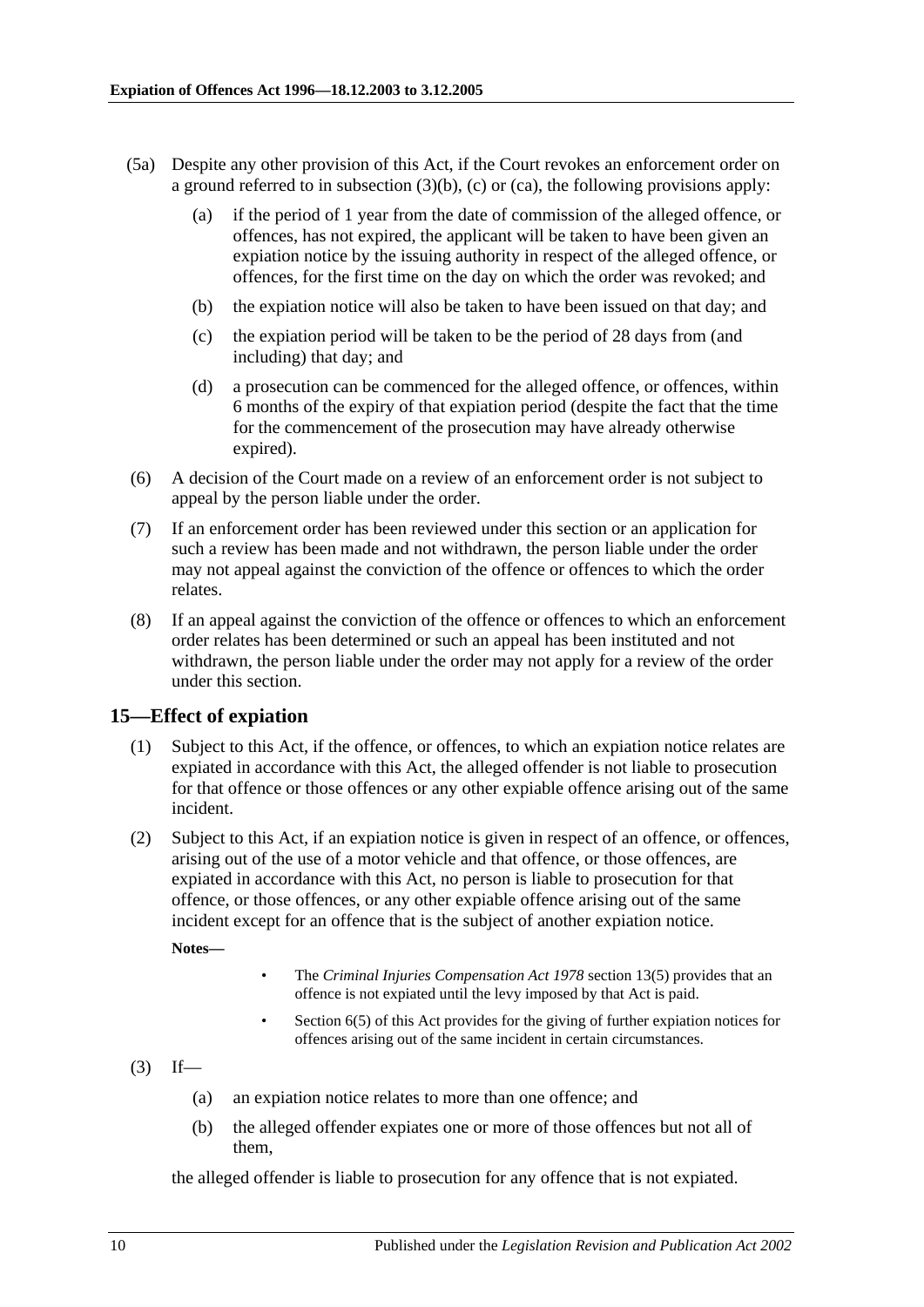- (4) The expiation of an offence under this Act (or an application for relief under this Act)—
	- (a) does not constitute an admission of guilt or of any civil liability; and
	- (b) will not be regarded as evidence tending to establish guilt or any civil liability; and
	- (c) cannot be referred to in any report furnished to a court for the purposes of determining sentence for any offence.
- (5) However, if anything seized under an Act in connection with the alleged offence would be liable to forfeiture in the event of a conviction, that thing is, on expiation of the alleged offence under this Act, forfeited to the Crown.

### <span id="page-10-1"></span><span id="page-10-0"></span>**16—Withdrawal of expiation notices**

- <span id="page-10-3"></span>(1) The issuing authority may withdraw an expiation notice with respect to all or any of the alleged offences to which the notice relates if—
	- (a) the authority is of the opinion that the alleged offender did not commit the offence, or offences, or that the notice should not have been given with respect to the offence, or offences; or
	- (ab) the authority receives a statutory declaration or other document sent to the authority by the alleged offender in accordance with a notice required by law to accompany the expiation notice or expiation reminder notice; or
	- (ac) the notice is defective; or
	- (b) the authority decides that the alleged offender should be prosecuted for the offence, or offences.
- (2) An expiation notice may be withdrawn under [subsection](#page-10-1) (1) despite payment of an expiation fee or an instalment, but in that event the amount paid must be refunded.
- (3) However, an expiation notice cannot be withdrawn for the purposes of prosecuting the alleged offender for an offence if—
	- (a) an enforcement order has been made under this Act in respect of the offence; or
	- $(b)$ 
		- (i) in the case of a notice issued before the commencement of Part 6 of the *[Statutes Amendment \(Fine Enforcement\) Act](http://www.legislation.sa.gov.au/index.aspx?action=legref&type=act&legtitle=Statutes%20Amendment%20(Fine%20Enforcement)%20Act%201998) 1998*—the period of 90 days from the date of the notice has expired;
		- (ii) in the case of a notice issued after that commencement—the period of 60 days from the date of the notice has expired.
- (5) If an expiation notice is withdrawn under [subsection](#page-10-1) (1), a prosecution for an offence to which the notice related may be commenced, but the fact that the defendant paid an expiation fee or an instalment or applied for relief under this Act is not admissible in those proceedings as evidence against the defendant.
- <span id="page-10-2"></span>(6) Subject to [subsection](#page-11-1) (7), the issuing authority must withdraw an expiation notice if it becomes apparent that the alleged offender did not receive the notice until after the expiation period, or has never received it, as a result of error on the part of the authority or failure of the postal system.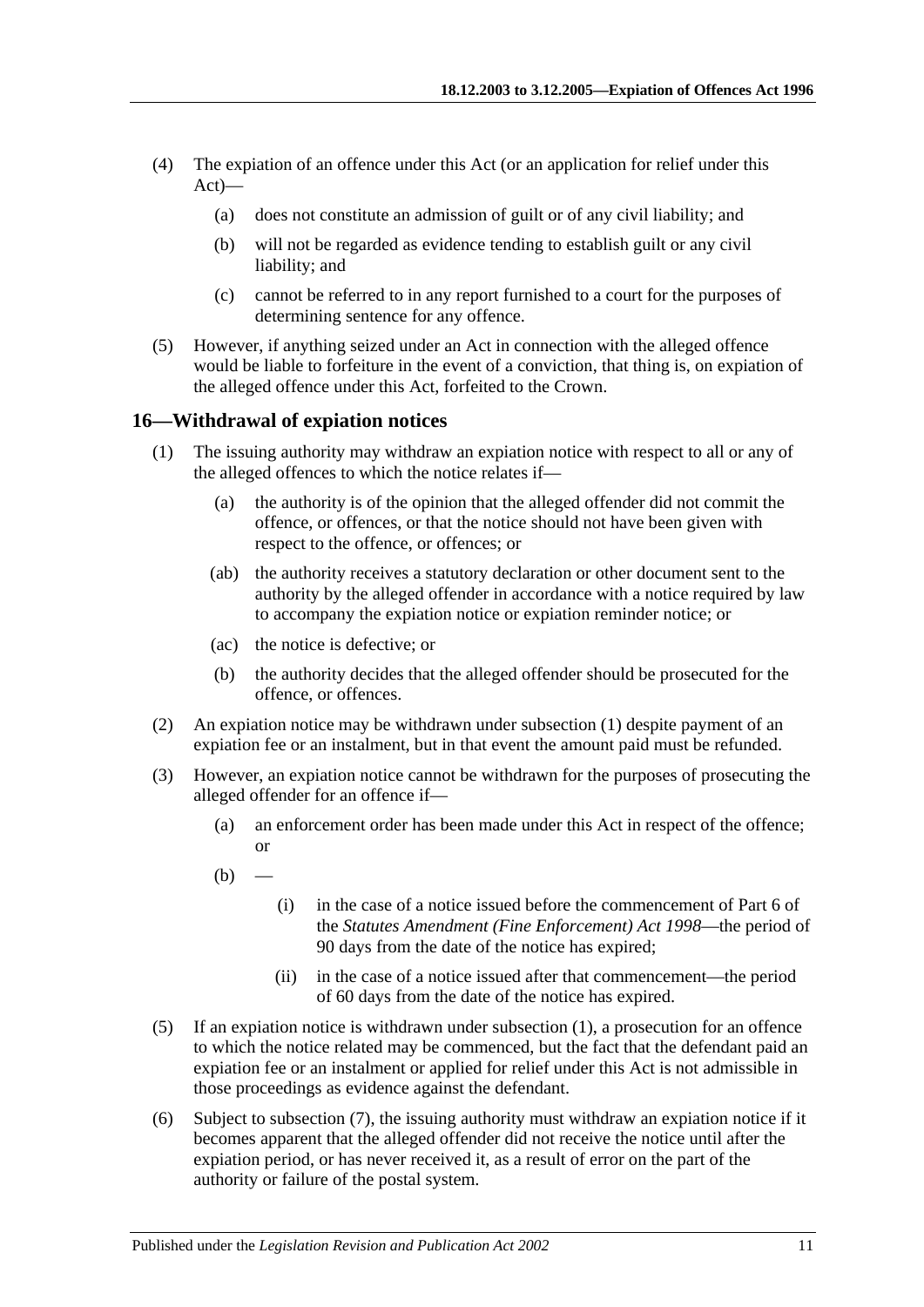- <span id="page-11-1"></span>(7) An expiation notice cannot be withdrawn under [subsection](#page-10-2) (6) if the alleged offender has paid the expiation fee or any instalment or other amount due under the notice.
- (9) The withdrawal of an expiation notice under this section is effected by giving written notice of the withdrawal, personally or by post, to the person to whom the expiation notice was given.
- (10) The notice of withdrawal must specify the reason for withdrawal.
- (11) If an expiation notice is withdrawn under this section and the notice of withdrawal does not specify that the notice is withdrawn for the purposes of prosecuting the alleged offender—
	- (a) the issuing authority must, if a certificate has been sent to the Court under [section](#page-7-1) 13 for enforcement of the notice, inform the Court of the withdrawal of the notice; and
	- (b) any enforcement order made under this Act in respect of the notice and all subsequent orders made under Division 3 of Part 9 of the *[Criminal Law](http://www.legislation.sa.gov.au/index.aspx?action=legref&type=act&legtitle=Criminal%20Law%20(Sentencing)%20Act%201988)  [\(Sentencing\) Act](http://www.legislation.sa.gov.au/index.aspx?action=legref&type=act&legtitle=Criminal%20Law%20(Sentencing)%20Act%201988) 1988* will be taken to have been revoked; and
	- (c) the issuing authority cannot prosecute the alleged offender for an alleged offence to which the withdrawal related unless the alleged offender has been given a fresh expiation notice and allowed the opportunity to expiate the offence.
- (12) If an expiation notice for an offence against section 79B of the *[Road Traffic Act](http://www.legislation.sa.gov.au/index.aspx?action=legref&type=act&legtitle=Road%20Traffic%20Act%201961) 1961* is withdrawn and the notice of withdrawal specifies that the notice is withdrawn under [subsection](#page-10-3)  $(1)(ab)$ , the period within which-
	- (a) a fresh expiation notice may be given to the alleged offender in respect of the offence; or
	- (b) an expiation notice may be given in respect of the prescribed offence (within the meaning of that section) that gave rise to the offence,

is extended to 1 year from the date of commission of the alleged offence.

(13) If an expiation notice is withdrawn and the notice of withdrawal specifies that the notice is withdrawn under [subsection](#page-10-2) (6), the period within which a fresh expiation notice may be given to the alleged offender in respect of the offence or offences to which the withdrawal related is extended to 1 year from the date of commission of the alleged offence or offences.

### <span id="page-11-0"></span>**17—Application of payments**

- (1) Unless a contrary intention is indicated in a particular Act and subject to [subsection](#page-11-2) (2), money received by way of expiation fees will be paid into the Consolidated Account.
- <span id="page-11-2"></span>(2) Subject to [subsection](#page-11-3) (3), a statutory authority or council is entitled to any expiation fee paid under this Act pursuant to an expiation notice, or recovered on enforcement of an expiation notice, that was issued by or on behalf of the authority or council.
- <span id="page-11-3"></span>(3) If an expiation notice is issued by or on behalf of a statutory authority or council as a result of the reporting of an offence by a member of the police force or other officer of the Crown, half of the amount of any expiation fee paid pursuant to the notice or recovered on enforcement of the notice must be paid into the Consolidated Account.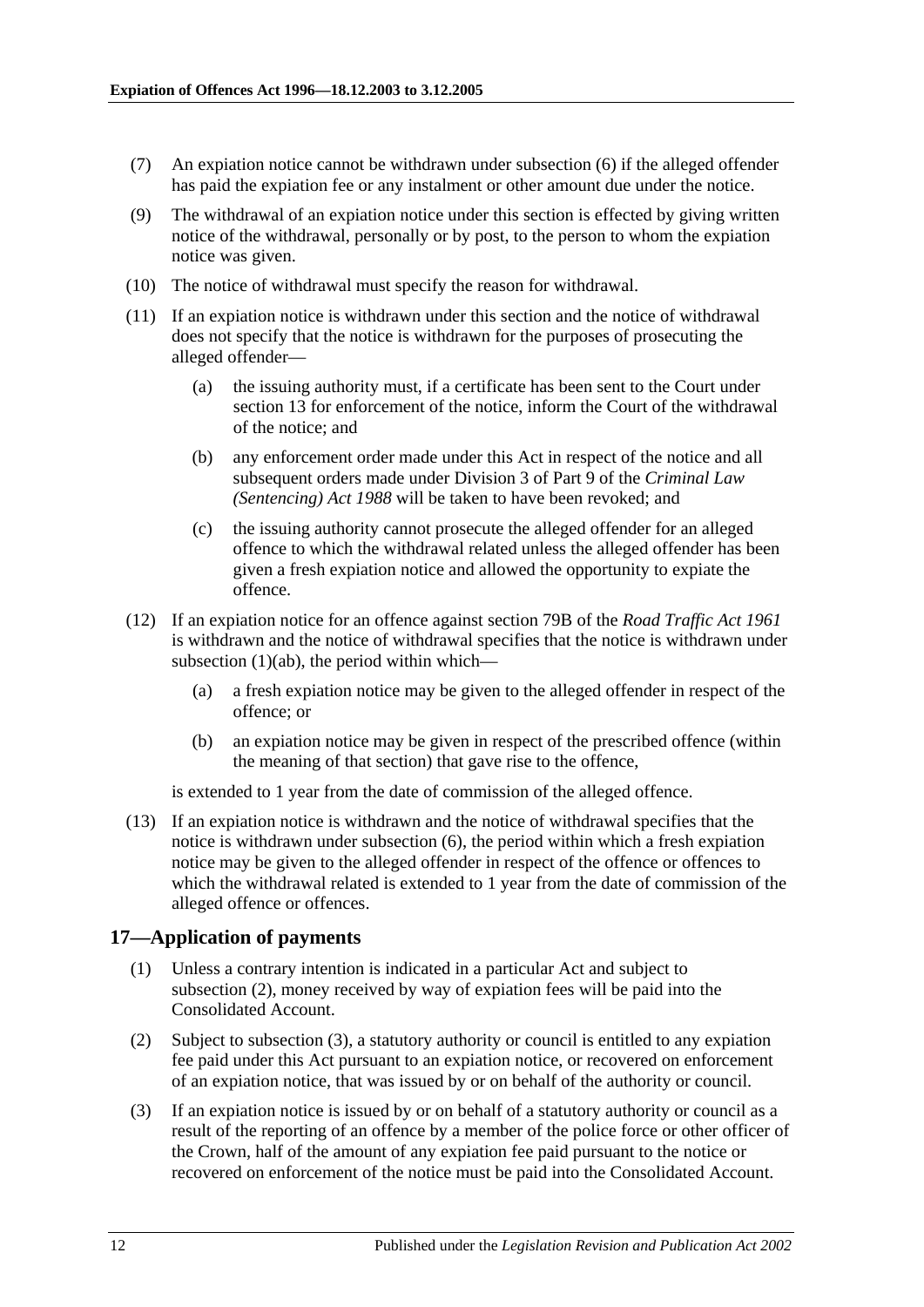### <span id="page-12-0"></span>**18—Giving of certain notices and certificates**

Where a written notice is to be given under this Act by a Registrar to an issuing authority, or an enforcement certificate is to be sent by an issuing authority to a Registrar, the notice or certificate may be given or sent in an electronic form that is acceptable to the recipient, provided that a printed copy of the notice or certificate can be produced if required.

### <span id="page-12-1"></span>**18A—Exercise of Registrar's powers**

- (1) The Manager, Penalty Management may direct that powers vested in a Registrar under this Act are exercisable by a person who is an authorised officer under the *[Criminal](http://www.legislation.sa.gov.au/index.aspx?action=legref&type=act&legtitle=Criminal%20Law%20(Sentencing)%20Act%201988)  [Law \(Sentencing\) Act](http://www.legislation.sa.gov.au/index.aspx?action=legref&type=act&legtitle=Criminal%20Law%20(Sentencing)%20Act%201988) 1988*.
- (2) A direction under this section—
	- (a) must be by instrument in writing; and
	- (b) may be absolute or conditional; and
	- (c) does not derogate from the power of a Registrar to act in any matter; and
	- (d) is revocable at will by the Manager.

### <span id="page-12-2"></span>**18B—Certain decisions not reviewable by a court**

Without derogating from [section](#page-8-0) 14, a decision as to whether an alleged offence is trifling made by—

- (a) a person issuing an expiation notice; or
- (b) an issuing authority on an application for review of an expiation notice,

is final and not subject to any form of review.

### <span id="page-12-3"></span>**19—Non-derogation**

This Act does not derogate from the provisions of any other Act that relate to the expiation of offences.

#### <span id="page-12-4"></span>**20—Regulations**

The Governor may make such regulations as are contemplated by this Act, or as are necessary or expedient for the purposes of this Act.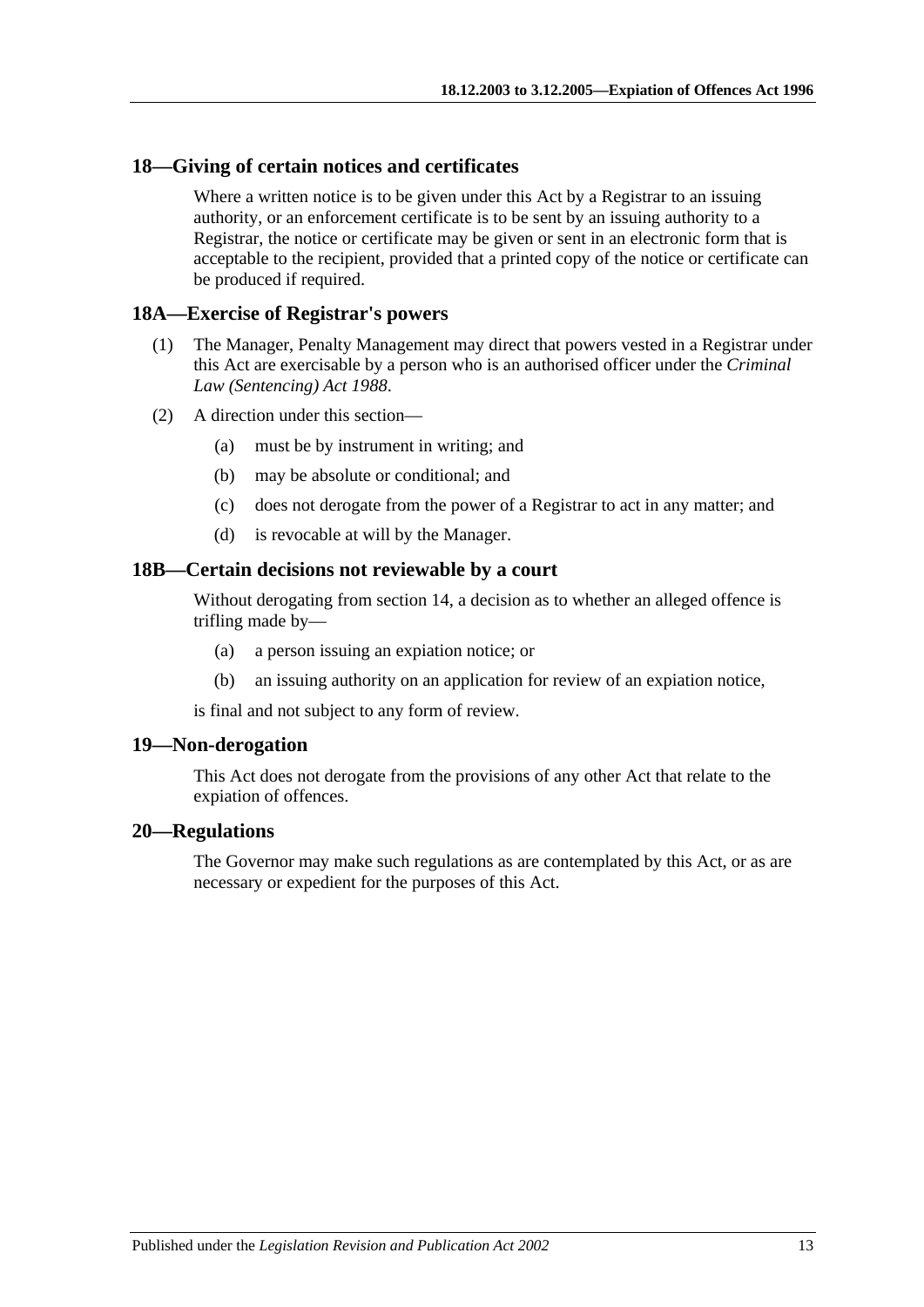# <span id="page-13-0"></span>**Legislative history**

### **Notes**

- Amendments of this version that are uncommenced are not incorporated into the text.
- For further information relating to the Act and subordinate legislation made under the Act see the Index of South Australian Statutes or www.legislation.sa.gov.au.

# **Principal Act and amendments**

New entries appear in bold.

| Year        | N <sub>o</sub> | Title                                                                              | Assent     | Commencement                                                                  |
|-------------|----------------|------------------------------------------------------------------------------------|------------|-------------------------------------------------------------------------------|
| 1996        | 27             | Expiation of Offences Act 1996                                                     | 2.5.1996   | 3.2.1997 (Gazette 19.12.1996 p1922)                                           |
| 1998        | 60             | <b>Statutes Amendment (Fine</b><br>Enforcement) Act 1998                           | 3.9.1998   | Pt 6 (ss $31-38$ )-6.3.2000 ( <i>Gazette</i><br>18.11.1999 p2358)             |
| 1999        | 52             | Motor Vehicles (Miscellaneous)<br>Amendment Act 1999                               | 12.8.1999  | s 95-17.6.2001 (Gazette 7.6.2001)<br>p2144                                    |
| 2000        | -57            | <b>Statutes Amendment and Repeal</b><br>(Attorney-General's Portfolio)<br>Act 2000 | 20.7.2000  | Pt 12 (ss 26 and 27)—1.10.2000 ( <i>Gazette</i><br>28.9.2000 p2221)           |
| 2001        | 11             | <b>Expiation of Offences (Trifling</b><br>Offences) Amendment Act 2001             | 12.4.2001  | 29.10.2001 (Gazette 25.10.2001 p4686)                                         |
| 2001        | 58             | Victims of Crime Act 2001                                                          | 15.11.2001 | Sch 2 (cl 5)-1.1.2003 ( <i>Gazette</i><br>19.12.2002 p4736)                   |
| 2002        | 33             | <b>Statutes Amendment</b><br>(Attorney-General's Portfolio)<br>Act 2002            | 28.11.2002 | Pt 7 (s 11)-3.3.2003 ( <i>Gazette 27.2.2003</i><br><i>p807</i> )              |
| <b>2003</b> | 53             | <b>Statutes Amendment (Expiation of</b><br>Offences) Act 2003                      | 4.12.2003  | Pt 2-18.12.2003 (Gazette 18.12.2003)<br>$p4527$ ) except ss 5 & 6—uncommenced |

# **Provisions amended**

New entries appear in bold.

| Provision                             | How varied                                                            | Commencement |  |
|---------------------------------------|-----------------------------------------------------------------------|--------------|--|
| s <sub>2</sub>                        | omitted under Legislation Revision and<br><b>Publication Act 2002</b> | 18.12.2003   |  |
| s 3                                   |                                                                       |              |  |
| s(3(1))                               | s 3 redesignated as $s$ 3(1) by 11/2001 s 3                           | 29.10.2001   |  |
| s(2)                                  | inserted by $11/2001$ s 3                                             | 29.10.2001   |  |
| s <sub>4</sub>                        |                                                                       |              |  |
| s(4(1))                               | s 4 redesignated as $s$ 4(1) by 11/2001 s 4                           | 29.10.2001   |  |
| the Manager,<br>Penalty<br>Management | inserted by $60/1998$ s 31                                            | 6.3.2000     |  |
| s(4(2))                               | inserted by $11/2001$ s 4                                             | 29.10.2001   |  |
| s 6                                   |                                                                       |              |  |
| s(6(1))                               | amended by $60/1998$ s 32                                             | 6.3.2000     |  |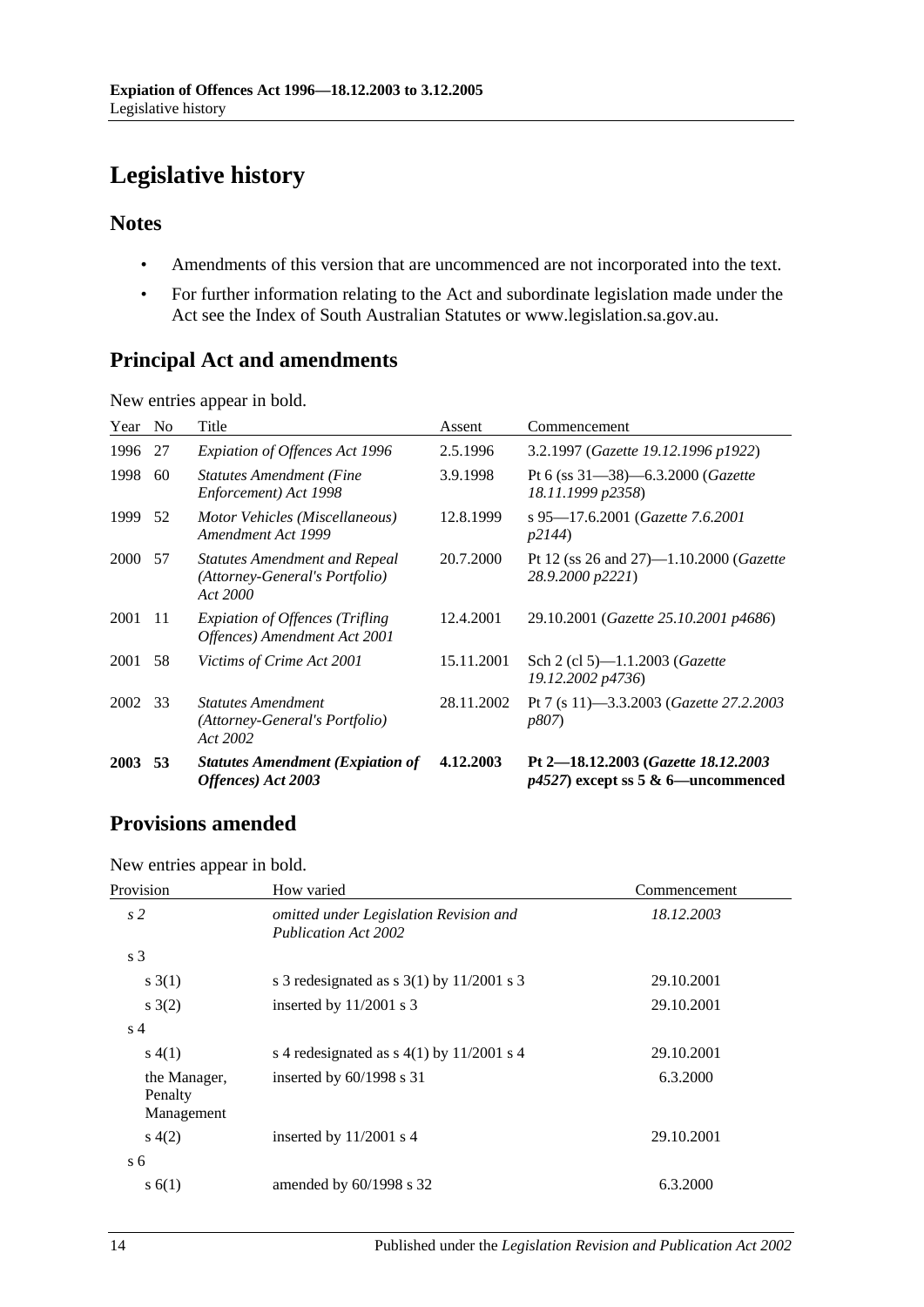|                     | amended by 11/2001 s 5                    | 29.10.2001                      |
|---------------------|-------------------------------------------|---------------------------------|
| s(6(5)              | amended by 52/1999 s 95                   | 17.6.2001                       |
|                     | amended by 53/2003 s 4(1), (2)            | 18.12.2003                      |
| $s$ 6(5) dot point  | designated as $s\ 6(6)$ by 53/2003 s 4(3) | 18.12.2003                      |
| s 7                 | amended by 60/1998 s 33                   | 6.3.2000                        |
| s 8A                | inserted by 11/2001 s 6                   | 29.10.2001                      |
| s 9                 |                                           |                                 |
| $s\,9(4)$           | amended by $60/1998$ s $34(a)$            | 6.3.2000                        |
| $s \, 9(6)$         | substituted by $60/1998$ s $34(b)$        | 6.3.2000                        |
| $s \, 9(7)$ and (8) | deleted by $60/1998 s 34(b)$              | 6.3.2000                        |
| $s\,9(9)$           | amended by 60/1998 s 34(c)                | 6.3.2000                        |
| $s\,9(16)$          | deleted by $60/1998 s 34(d)$              | 6.3.2000                        |
| $s\,9(18)$          | deleted by $60/1998 s 34(e)$              | 6.3.2000                        |
| s 11                |                                           |                                 |
| s 11(1)             | amended by 53/2003 s 5(1)                 | uncommenced-not<br>incorporated |
| s 11(1a)            | inserted by $53/2003$ s $5(2)$            | uncommenced-not<br>incorporated |
| s 11A               | inserted by 53/2003 s 6                   | uncommenced-not<br>incorporated |
| s 12                | amended by 58/2001 Sch 2 cl 5             | 1.1.2003                        |
| s 13                |                                           |                                 |
| s 13(1)             | amended by $60/1998$ s $35(a)$            | 6.3.2000                        |
| s 13(2)             | amended by 60/1998 s 35(b)                | 6.3.2000                        |
| s 13(6)             | amended by 60/1998 s 35(c)                | 6.3.2000                        |
|                     | amended by 53/2003 s 7                    | 18.12.2003                      |
| s 14                |                                           |                                 |
| s 14(1)             | amended by $33/2002$ s $11(a)$            | 3.3.2003                        |
| s 14(3)             | amended by 60/1998 s 36                   | 6.3.2000                        |
|                     | amended by $57/2000$ s $26(a)$            | 1.10.2000                       |
| s 14(5)             | substituted by $57/2000$ s $26(b)$        | 1.10.2000                       |
| s 14(5a)            | inserted by 57/2000 s 26(b)               | 1.10.2000                       |
|                     | amended by 53/2003 s 8                    | 18.12.2003                      |
| s 14(6)             | amended by 33/2002 s 11(b)                | 3.3.2003                        |
| s $14(7)$ and $(8)$ | inserted by 33/2002 s 11(c)               | 3.3.2003                        |
| s 16                |                                           |                                 |
| s 16(1)             | amended by $53/2003$ s $9(1)$ , (2)       | 18.12.2003                      |
| s 16(2)             | amended by $57/2000$ s $27(a)$            | 1.10.2000                       |
| s 16(3)             | substituted by 60/1998 s 37               | 6.3.2000                        |
| $s \; 16(4)$        | deleted by $57/2000$ s $27(b)$            | 1.10.2000                       |
| s16(5)              | amended by $57/2000$ s $27(c)$            | 1.10.2000                       |
| s $16(6)$ — $(9)$   | inserted by $57/2000$ s $27(d)$           | 1.10.2000                       |
| $s\,16(8)$          | deleted by $53/2003$ s $9(3)$             | 18.12.2003                      |
| s $16(10)$ — $(13)$ | inserted by 53/2003 s 9(4)                | 18.12.2003                      |